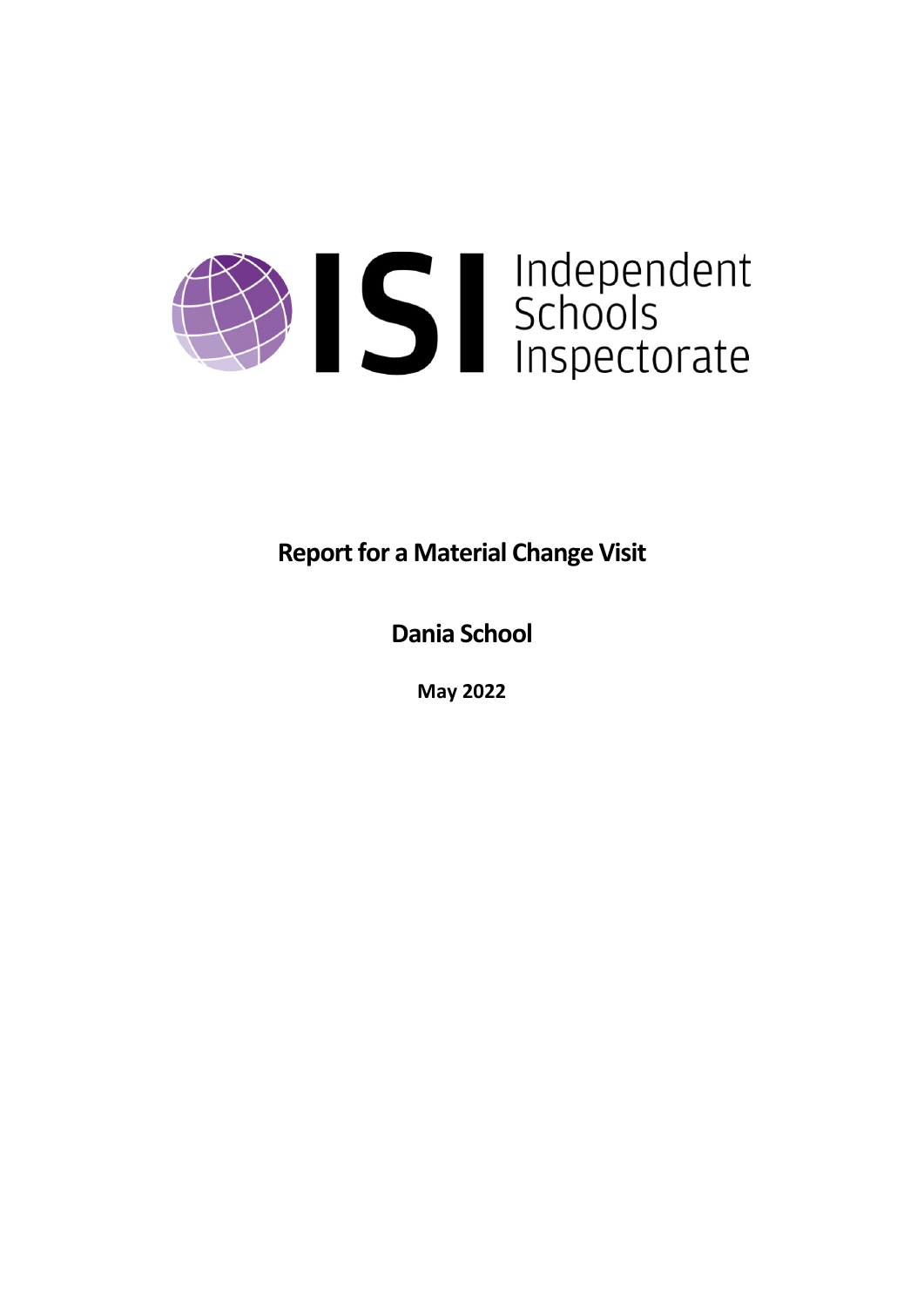# **School's details**

| <b>School</b>                    | Dania Scandinavian School                                                    |    |                |   |
|----------------------------------|------------------------------------------------------------------------------|----|----------------|---|
| <b>DfE</b> number                | 206/6000                                                                     |    |                |   |
| <b>Registered charity number</b> | 1153166                                                                      |    |                |   |
| <b>Address</b>                   | <b>Curran House</b><br>3 Highbury Crescent<br><b>LONDON</b><br><b>N5 1RN</b> |    |                |   |
| Telephone number                 | 07933 619674                                                                 |    |                |   |
| <b>Email address</b>             | admin@dania.school.com                                                       |    |                |   |
| Headteacher                      | Ms Christina Bek Larsen.                                                     |    |                |   |
| <b>Chair of governors</b>        | Mr Peter Melbye                                                              |    |                |   |
| Age range                        | 2 to 11                                                                      |    |                |   |
| Number of pupils on roll         | 22                                                                           |    |                |   |
|                                  | <b>EYFS</b>                                                                  | 14 | <b>Juniors</b> | 8 |
| Date of visit                    | 4 May 2022                                                                   |    |                |   |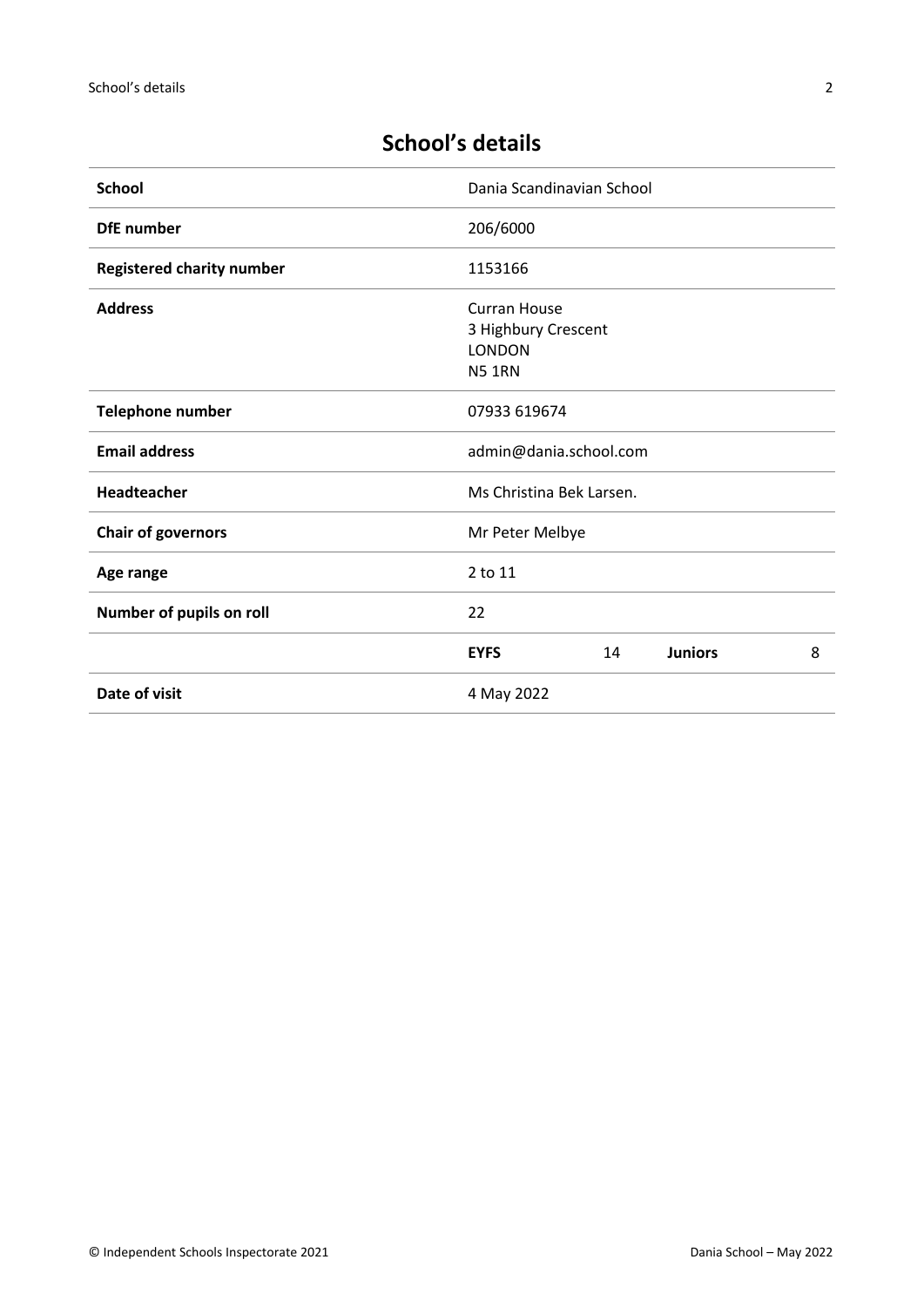# **1. Introduction**

# **Characteristics of the school**

- 1.1 Dania School is an independent, co-educational day school. The school is a registered charity and is overseen by a board of trustees. The school was founded by local families in Islington in 2013 and has pupils and teachers of both Scandinavian and non-Scandinavian backgrounds. The school has recently moved to new premises. The school follows the English national curriculum with particular emphasis on play, creativity, emotional and social interaction, and outdoor learning.
- 1.2 The school comprises an Early Years Foundation Stage (EYFS) setting and a junior section. The previous inspection was a regulatory compliance inspection in January 2018.
- 1.3 The school has no pupils who require support for special educational needs and/or disabilities(SEND) none have an education, health, and care plan. Many pupils speak both English and Danish, 5 pupils have English as an additional language (EAL) and receive additional support.

# **Purpose of the visit**

1.4 This was an announced material change visit at the request of the Department for Education (DfE) to assess the school's proposal to move location and increase the pupil numbers to 80. The visit focused on the school's compliance with the Education (Independent School Standards) Regulations 2014 (ISSRs) and the requirements of the Early Years Statutory Framework.

| Regulations which were the focus of the visit         | <b>Team judgements</b> |
|-------------------------------------------------------|------------------------|
| Part 3, paragraph 7 (safeguarding)                    | Met                    |
| Part 3, paragraph 11 (health and safety)              | Met                    |
| Part 3, paragraph 12 (fire safety)                    | Met                    |
| Part 3, paragraph 14 (supervision)                    | Met                    |
| Part 3, paragraph 16 (risk assessment)                | Met                    |
| Part 4, paragraphs 18-21 (suitability of staff)       | Met                    |
| Part 5, paragraphs 23-30 (premises and accommodation) | Met                    |
| Part 6, paragraph 32(1)(c) (provision of information) | Met                    |
| Part 8, paragraph 34 (leadership and management)      | Met                    |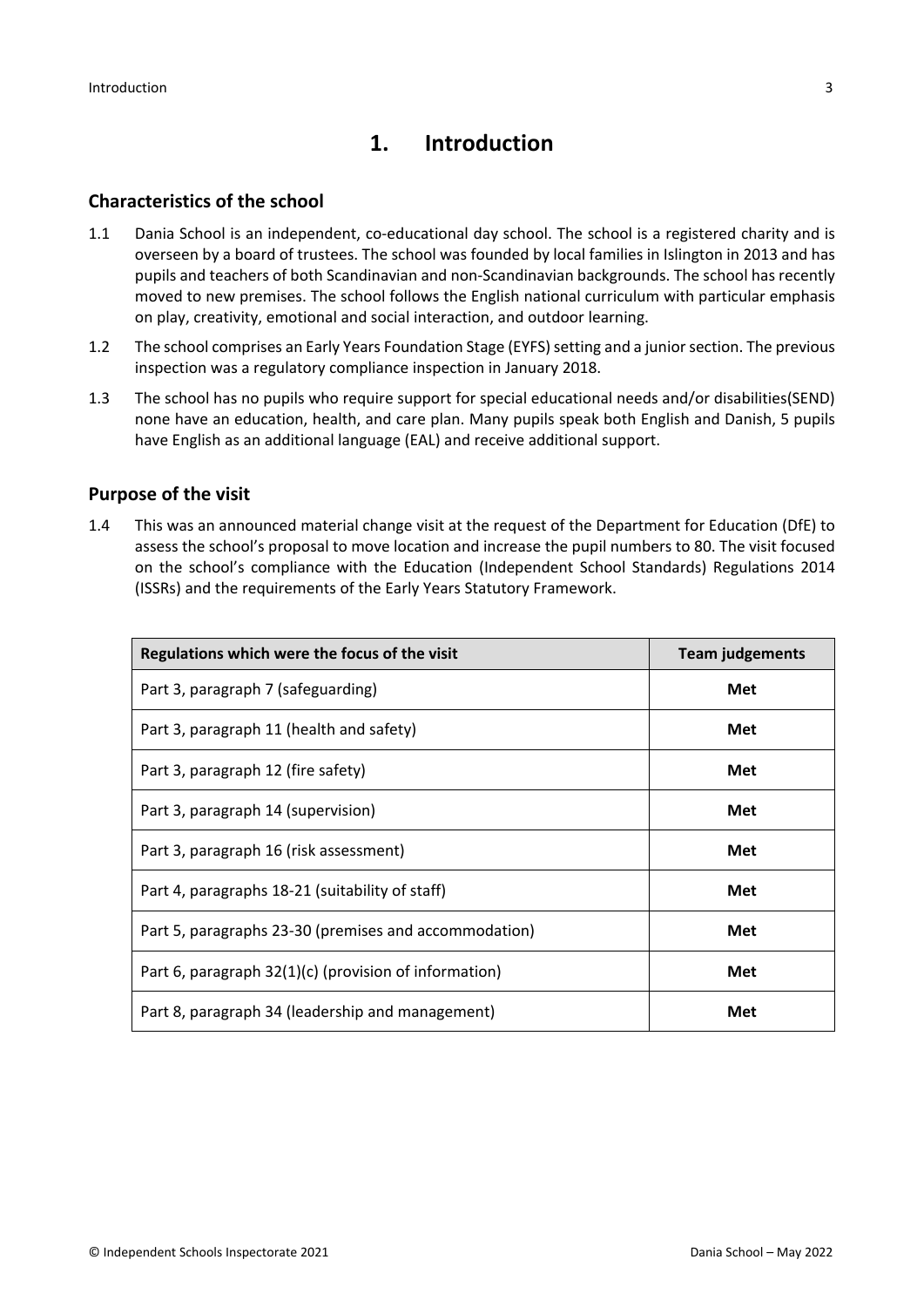# **2. Inspection findings**

### **Welfare, health, and safety of pupils – safeguarding [ISSR Part 3, paragraph 7**

#### **Safeguarding policy**

- 2.1 The school meets the requirements.
- 2.2 The school has an appropriate policy for safeguarding which provides suitable arrangements to safeguard and promote the welfare of pupils at the school.

#### **Safeguarding implementation**

- 2.3 The school meets the standard.
- 2.4 Safeguarding arrangements are implemented effectively in line with *Keeping Children Safe in Education (KCSIE) 2021*, including in the EYFS. The designated safeguarding lead (DSL) is suitably trained including in inter-agency working and maintains regular liaison with local safeguarding children's services. Staff receive regular training and updates on changes to statutory guidance. They demonstrate a full understanding of their responsibilities, including with regard to reporting child-onchild abuse and the particular vulnerability of pupils with protected characteristics. They recognise the importance of early help, know how to report any concerns about pupils or other staff, and do so appropriately. New staff and governors complete a comprehensive induction process to ensure they understand their safeguarding responsibilities in line with local procedures. A suitable code of conduct for all staff is implemented effectively and includes advice on e-safety and the appropriate use of social media. During interview, staff showed effective understanding of the code and reported that they feel confident in using the school's whistleblowing procedures should there be a need. The board of governors receive termly updates from the DSL and safeguarding governor which enables them to maintain an effective oversight and scrutiny of the safeguarding policy and its implementation. A suitable annual review of safeguarding is conducted. Suitable arrangements exist for recruitment checks to be undertaken thoroughly. There is suitable control of technology within the school, including in the EYFS, and pupils receive appropriate guidance on staying safe online.
- 2.5 The school's safeguarding records incorporate behavioural and mental health concerns, providing a clear picture of individual pupils' needs. Pupils confirmed that they can approach any of the staff with a concern, are listened to and receive help when needed. They reported that they find the weekly form time helpful, when they share any worries, they may have. They also feel that they can talk to senior leaders at any time. The school's arrangements to safeguard pupils' welfare and its ethos of listening to pupils are likely to continue to meet the regulations when pupil numbers increase.

# **Welfare, health, and safety of pupils – health and safety [ISSR Part 3, paragraph 11]**

- 2.6 The school meets the standard.
- 2.7 Systems and procedures to promote health and safety are implemented effectively when pupils are in the premises and during off-site activities. There is a suitable policy for health and safety and regular checks are carried out to monitor its implementation. The new premises have been altered suitably to maximise the use of space when pupil numbers are increased. Rooms are suitably sized and are organised effectively in a way which enable pupils to learn. This is likely to continue as and when pupil numbers increase.

# **Welfare, health, and safety of pupils – fire safety [ISSR Part 3, paragraph 12]**

2.8 The school meets the standard.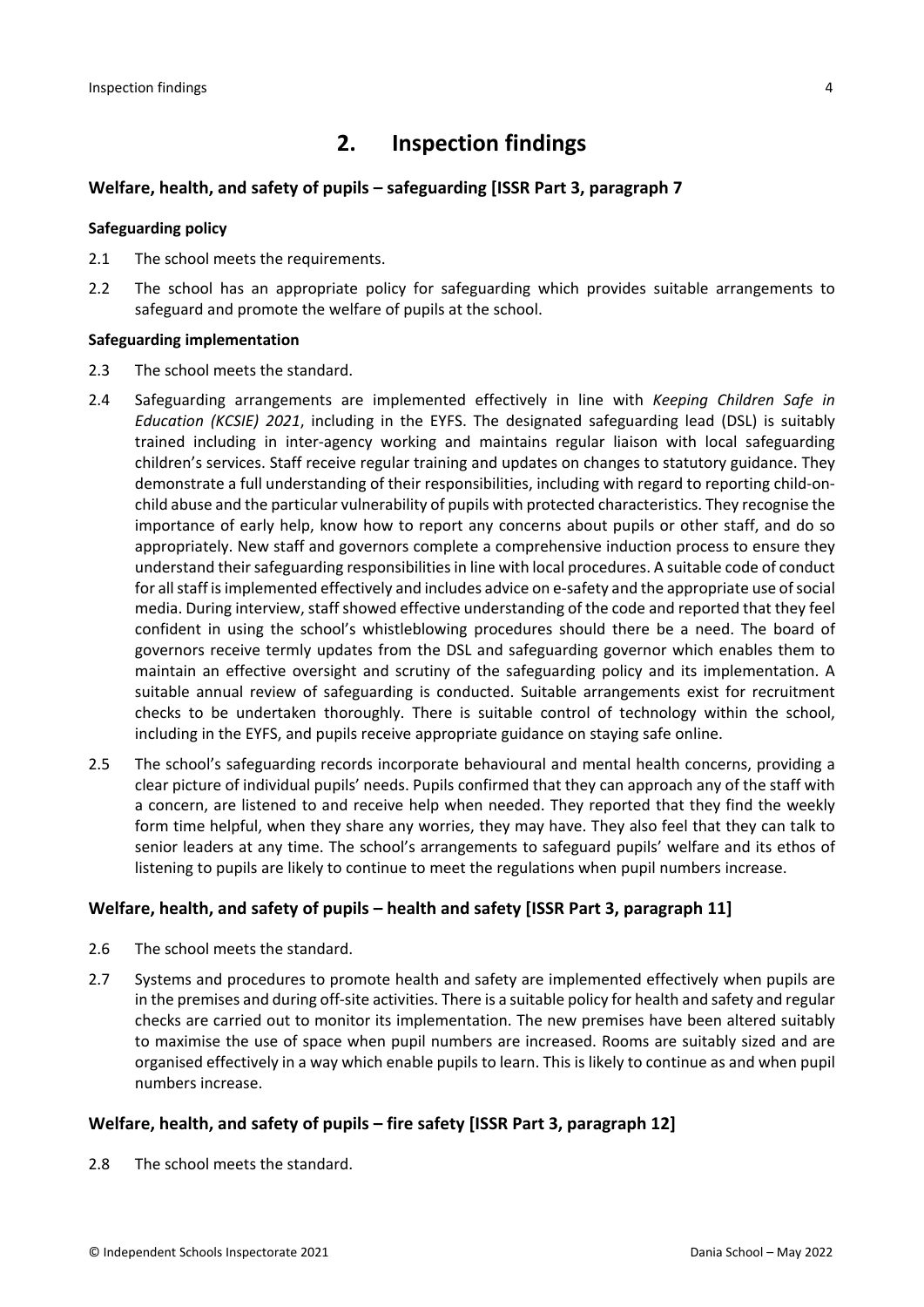2.9 Arrangements to reduce the risk from fire and other hazards are effective. A fire risk assessment has been undertaken for the new premises and the school has acted upon its recommendations. Fire detection equipment, extinguishers, and alarm systems are checked frequently and maintained in line with requirements. Efficient evacuation drills are held regularly and properly recorded, as confirmed in records and during interviews with pupils and staff. Fire evacuation signage is clear throughout the building and corridors are kept clear in line with requirements. These arrangements are likely to continue to meet requirements with the increase in pupil numbers.

### **Welfare, health, and safety of pupils – supervision of pupils [ISSR Part 3, paragraph 14]**

- 2.10 The school meets the standard.
- 2.11 The school maintains appropriate levels of supervision, including staff to pupil ratios in the EYFS, throughout the school day. The school has suitable plans to ensure that these levels of supervision are likely to be maintained when there are additional pupils, through increased staffing.

### **Welfare, health, and safety of pupils – risk assessment [ISSR Part 3, paragraph 16]**

- 2.12 The school meets the standard.
- 2.13 The school has an appropriate risk assessment policy. Suitable provision for the reduction and management of risk is in place for all visits and activities both on and off site, including in the EYFS. These identify likely risk effectively and provide for suitable measures to mitigate any risks identified. These arrangements are likely to continue to meet requirements with the increase in pupil numbers.

### **Suitability of staff, supply staff and proprietors [ISSR Part 4, paragraphs 18–21]**

- 2.14 The school meets the standards.
- 2.15 The school makes appropriate checks to ensure the suitability of staff and governors and a register is kept as required. The information on the register reflects documentation seen in staff files. These arrangements are likely to continue to meet requirements with the increase in pupil numbers.

### **Premises and accommodation [ISSR Part 5, paragraph 23 to 29]**

- 2.16 The school meets the standard.
- 2.17 The new site provides suitable accommodation for pupils' needs and is likely to remain suitable with the proposed changes in numbers. All areas of the school are maintained in a good state and regularly monitored for safety; any maintenance issues are promptly remedied. Effective provision is in place for pupils to have access to drinking water. Appropriate medical facilities are sufficient to meet the needs of the proposed increase in numbers. Toilet and washing basins are adequate for the number of pupils and will remain so with the proposed increase in numbers. Lighting, acoustics, and water supply are maintained appropriately. External areas are available for children in the EYFS to be outside when they wish, and all pupils make use of an external playground across the road for break times and physical education.

### **Provision of information [ISSR Part 6, paragraph 32(1)(c)]**

2.18 The school meets the requirements for providing information relating to safeguarding to parents. Particulars of the arrangements for safeguarding are published on the school's website.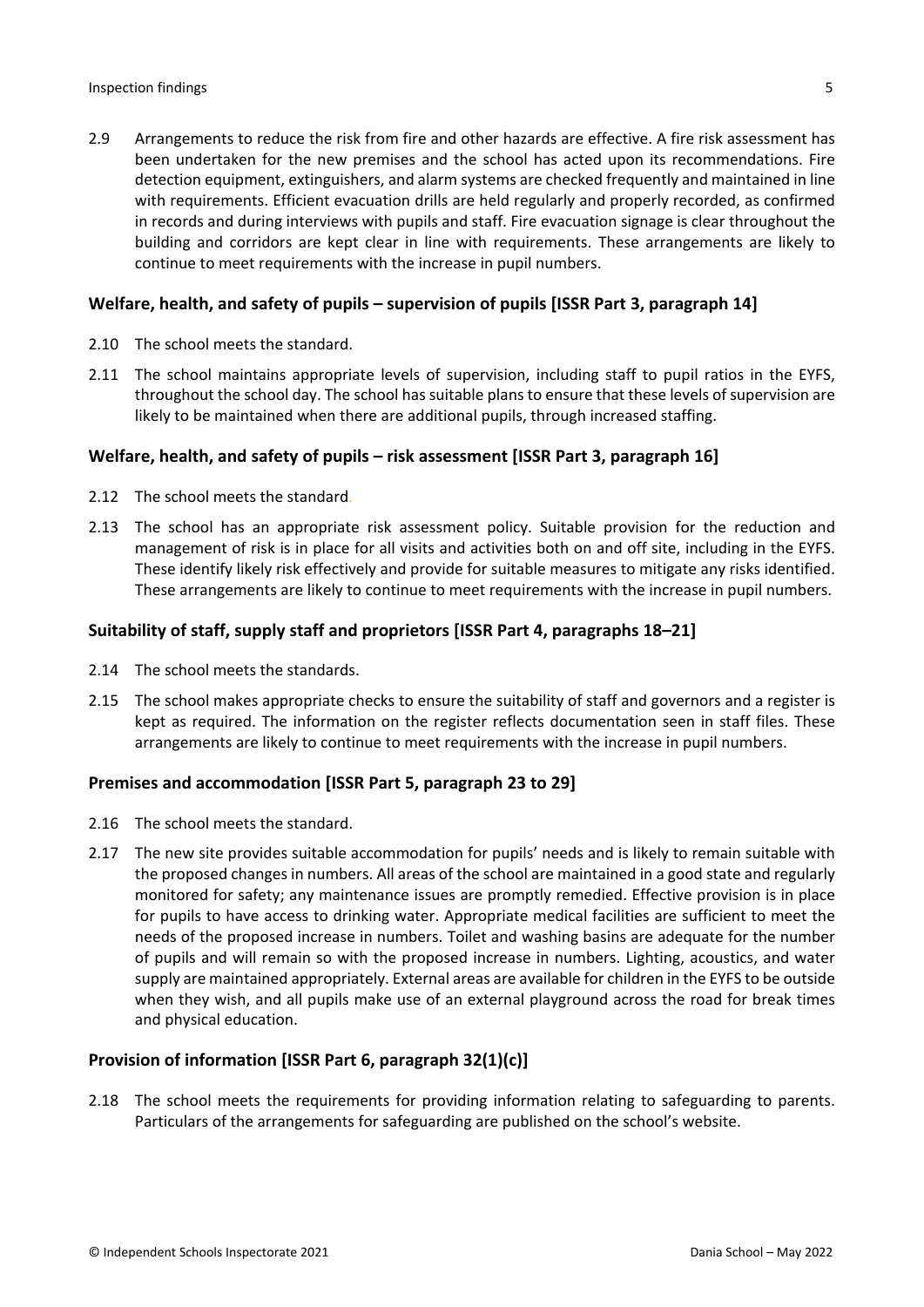# **Quality of leadership and management [ISSR Part 8, paragraph 34]**

- 2.19 The school meets the standard.
- 2.20 The school's leadership and management including the governing body, demonstrate the skills and knowledge necessary to fulfil their responsibilities to meet the independent school standards and regulations. They have ensured that the new premises are suitable and have planned appropriately for the proposed increase in pupil numbers. They ensure that the school's arrangements actively promote pupils' well-being, and it is likely that these arrangements will continue to do so with the increase in pupil numbers.
- 2.21 As a result of a decision made by the Board of Trustees on 4 June 2022, the target number of EYFS students has been raised from 20 to 28. As a result, EYFS students will be accommodated both on the lower ground floor and on either the raised ground or 1st floor of the building to ensure appropriate access to WCs. The governors and leaders have appropriate plans to make fuller use of the existing provision for EYFS and this will enable them to provide appropriately for the proposed increase in numbers.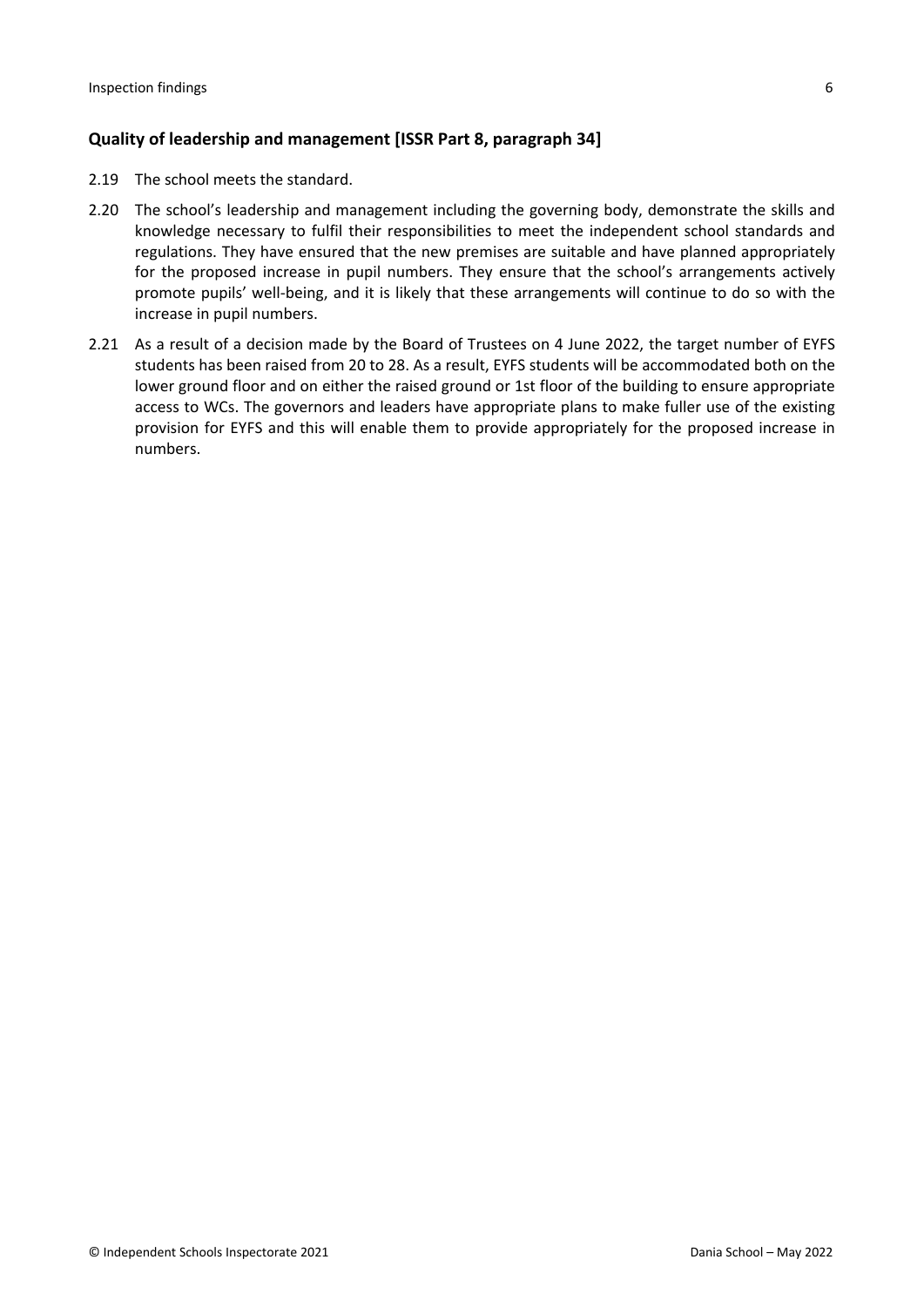# **3. Recommendation with regard to material change request**

3.1 It is recommended that the school is granted permission to increase its registered number of pupils to 80. This will include the recent decision made by the Board of Trustees on 4 June 2022, to raise the target number of EYFS students from 20 to 28. The EYFS students will be accommodated both on the lower ground floor and on either the raised ground or 1st floor of the building to ensure appropriate access to WCs. The building will accommodate the extra numbers easily and the staffing will be adjusted to ensure the rations and qualifications are appropriate.